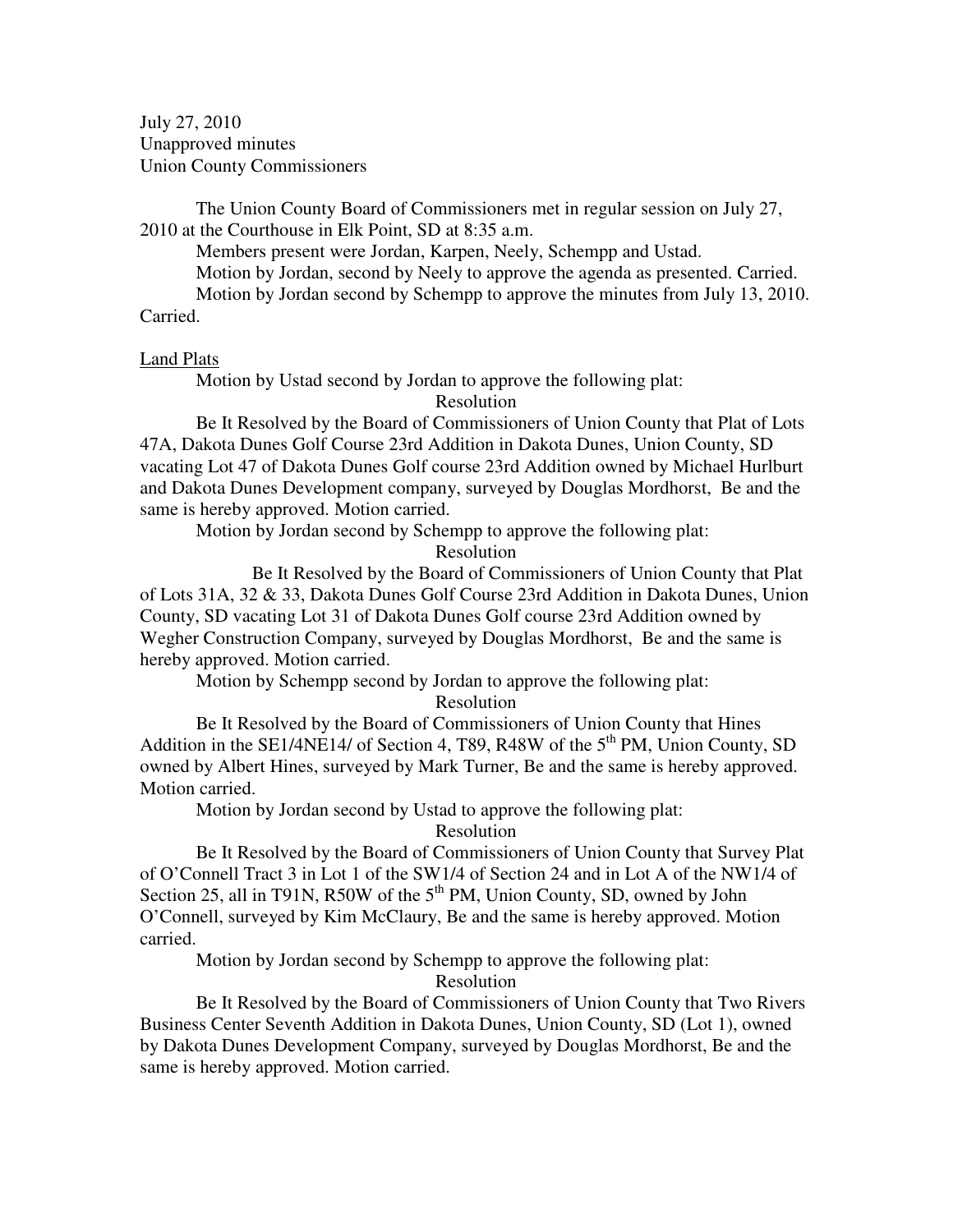# County Rd. #17

 Commissioner Schempp updated the board on County Rd. #17 regarding the flooding. Board will discuss the matter with PWA Roggow.

### Recess

Chairman declared a recess from 8:55 a.m. to 9:00 a.m.

# Public Defender

 The public defender contract members met with the board. Discussion took place on assigning Attorney Peterson's part of the contract to Jason Rumpca. Motion by Jordan, second by Schempp to approve the assignment of contract for representation of indigents changing the attorney from Phil Peterson to Jason Rumpca. Carried.

Discussion took place on the public defender's contract. Board asked the members to meet and advise on whether they would like to present a one-year contract or three-year contract.

## Deputy Sheriff

 Deputy Sheriff Feller met to discuss uniform clothing allowance. Sheriff Feller had to burn his clothing after a particular call. Feller is asking for additional clothing allowance for the year to recoup the costs of the clothing. Motion by Schempp, second by Jordan to allow an additional \$300 to Deputy Feller's clothing allowance for 2010. Carried.

#### Treasurer

 Treasurer Hertel met with the board to discuss setting up a contract agreement with Michael Hartsock for delinquent taxes. Board agreed to allow treasurer to set up a contract.

#### Public Defender

 The public defender group returned and discussed increasing the contract at 1% for 2011 for a one-year contract. Board will reflect this in the budget requests for 2011.

#### Missouri River Reservoirs

 Howard Paul met with the board to discuss sediment problem in the Missouri River reservoirs. Paul is requesting a \$1,000 county membership.

#### Highway

 Motion by Schempp, second by Neely to authorize Treasurer Hertel to wire money for the Highway Department if the bidding process to purchase a patcher truck, Thursday, on Iron Planet is successful. Carried.

### States Attorney

 SA Miller met with the board. Discussion of the NACo contract for prescription drug card took place. Motion by Jordan, second by Neely to authorize chairman to sign contract to participate in NACo drug card. Carried.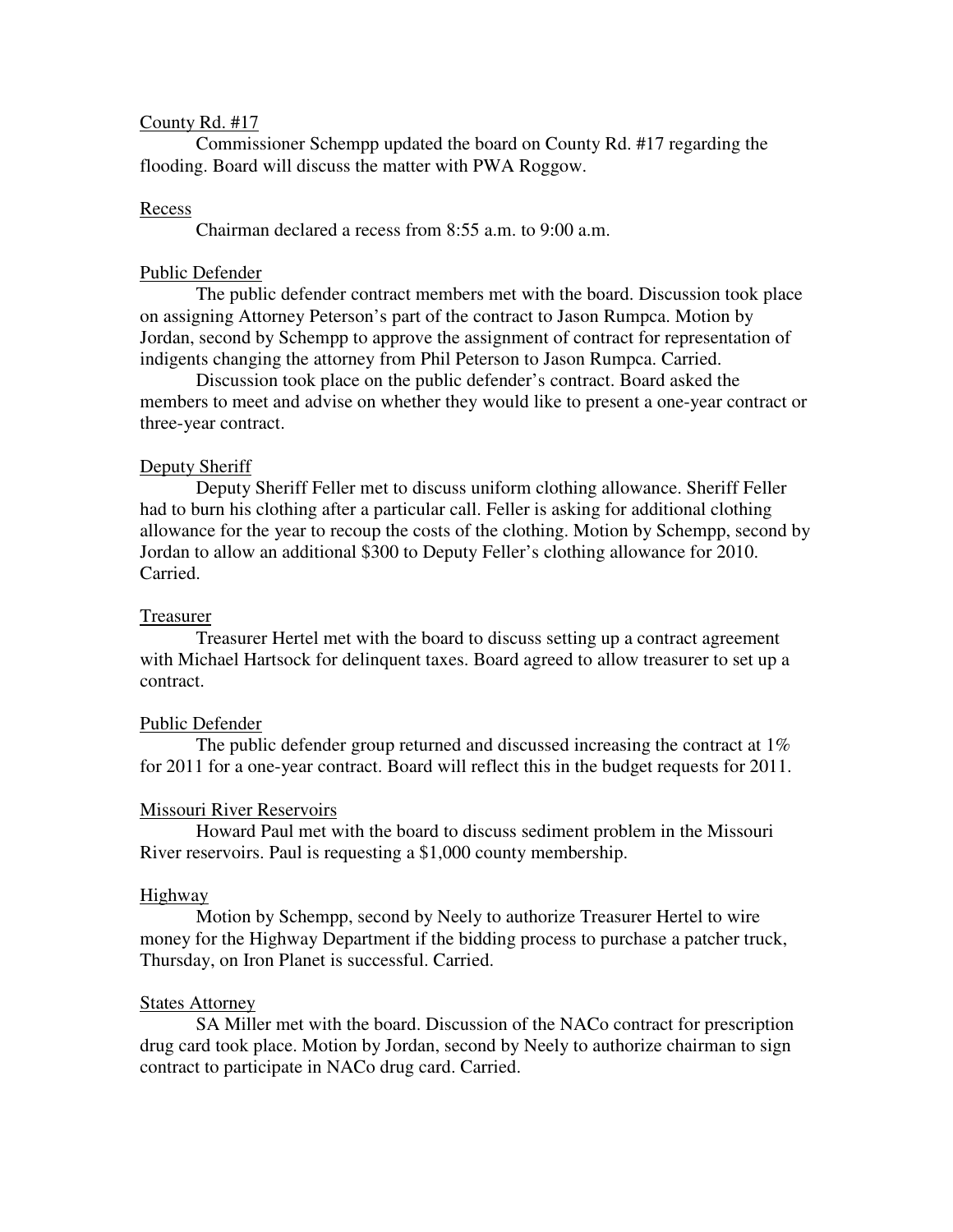# Planning and Zoning

 Henze met with the board and updated them on the process of the revisions approved by the planning and zoning board. Board will hold a public meeting on August 24, 2010 at 9:30.

## Recess

Chairman declared a recess 10:35 to 10:40. Carried.

### Sheriff

 Sheriff Limoges met with the board to discuss 2011 budget items. The board discussed changing the uniform allowance policy to allow for extenuating circumstances.

# Claims

 Motion by Jordan, second by Ustad to approve the claims as follows. Carried. The following claims have been audited, approved and warrants drawn on the same: Bi-Weekly payroll for 07-30-10: Highway \$20,548.65; Sheriff \$27,391.64; Public Building \$551.25; State's Attorney \$1,552.30; Nurses \$111.83; WIC \$314.18; Register of Deeds \$828.79; Weed \$4,862.19; Extension \$831.25; Assessor \$567.00; Coroner \$104.62. Courthouse payroll for the month of July, 2010: Commissioners \$4,900.00; Auditor \$9,486.15; Data Processing \$119.41; Treasurer \$12,547.75; Highway \$8,564.97; Planning & Zoning \$3,153.84; EMA \$1,008.98; Assessor \$9,820.00; State's Attorney \$11,252.66; Register of Deeds \$5,999.03; Veteran \$1,287.50; Sheriff \$4,349.89; Extension \$2,650.13; Public Building \$5,334.70; Nurse \$878.13; Jail \$108.96; Weed \$106.09. Am San (Supplies) \$197.98; Bierschbach Equipment (Supplies) \$49.98; Bomgaars (Clothing Allow) \$33.58; Brown & Saenger (Supplies) \$47.40; Cathy Rehfuss (MI Hearing) \$15.00; Circle B Farms & Construct (Repairs/Excise Tax) \$514.43; City Of Elk Point (Utilities) \$4,765.40; Concrete Products Co (Supplies) \$346.77; Country Estates Truck Repair (Repairs) \$139.91; Dakota County Sheriff (Return) \$33.50; Dakota Dunes CID (Repair) \$3,808.82; Dale Neely (Per Diem) \$44.40; Denise Cody (MI Hearing) \$15.00; Donna K Dietrich (MI Hearing) \$137.64; Doyle Karpen (Per Diem) \$14.80; Dr Jim Slattery (Care) \$85.00; Gary E Mikelson (MI Hearing) \$182.26; Hickory Tech (Phone) \$122.70; Honeywell Inc (Maint) \$12,279.75; Hydraulic Sales (Repairs) \$93.00; Jacks Uniform & Equip (Supplies) \$119.85; Janitor Depot Inc (Supplies) \$541.09; Jeanne M Bossman Rpr (Transcripts) \$1,033.60; Jerry Miller (Per Diem) \$294.89; John P Slattery (Pub Defender) \$2,891.29; Lewis & Clark BHS (Care) \$142.00; Marvin Schempp (Per Diem) \$50.69; McLeods (Supplies) \$508.80; Michael McGill (Pub Defender) \$2,891.29; Michael Oberg (Repair) \$50.00; MidAmerican Energy Co (Utilities) \$73.69; Millborn Seeds Inc (Maint) \$106.25; Milton Ustad (Per Diem) \$77.70; Nancy Meister (Repairs) \$58.00; Nat'l Sheriff Assn (Dues) \$100.00; Noll Collection Service (Collections) \$221.11; Nygren's True Value (Repairs) \$34.11; Nygren's True Value (Supplies) \$14.37; Office Elements (Supplies) \$597.06; Olson Welding (Repairs) \$95.00; Perkins Office Solutions (Supplies) \$57.23; Peterson, Stuart & Rumpca (Ct Apt Atty) \$11,285.68; Pictometry International (Prof Svcs) \$12,152.01; Pitney Bowes (Rent) \$149.00; Qwest (Phones) \$968.24; Robert Brink (Gas) \$20.00; Ross Jordan (Per Diem) \$51.06; Sanford Health (BL Draw) \$180.00; SD Continuing Legal Ed (Supplies) \$287.50; SD Federal Property Agency (Equip. & Supplies) \$14,080.00; SD State Health